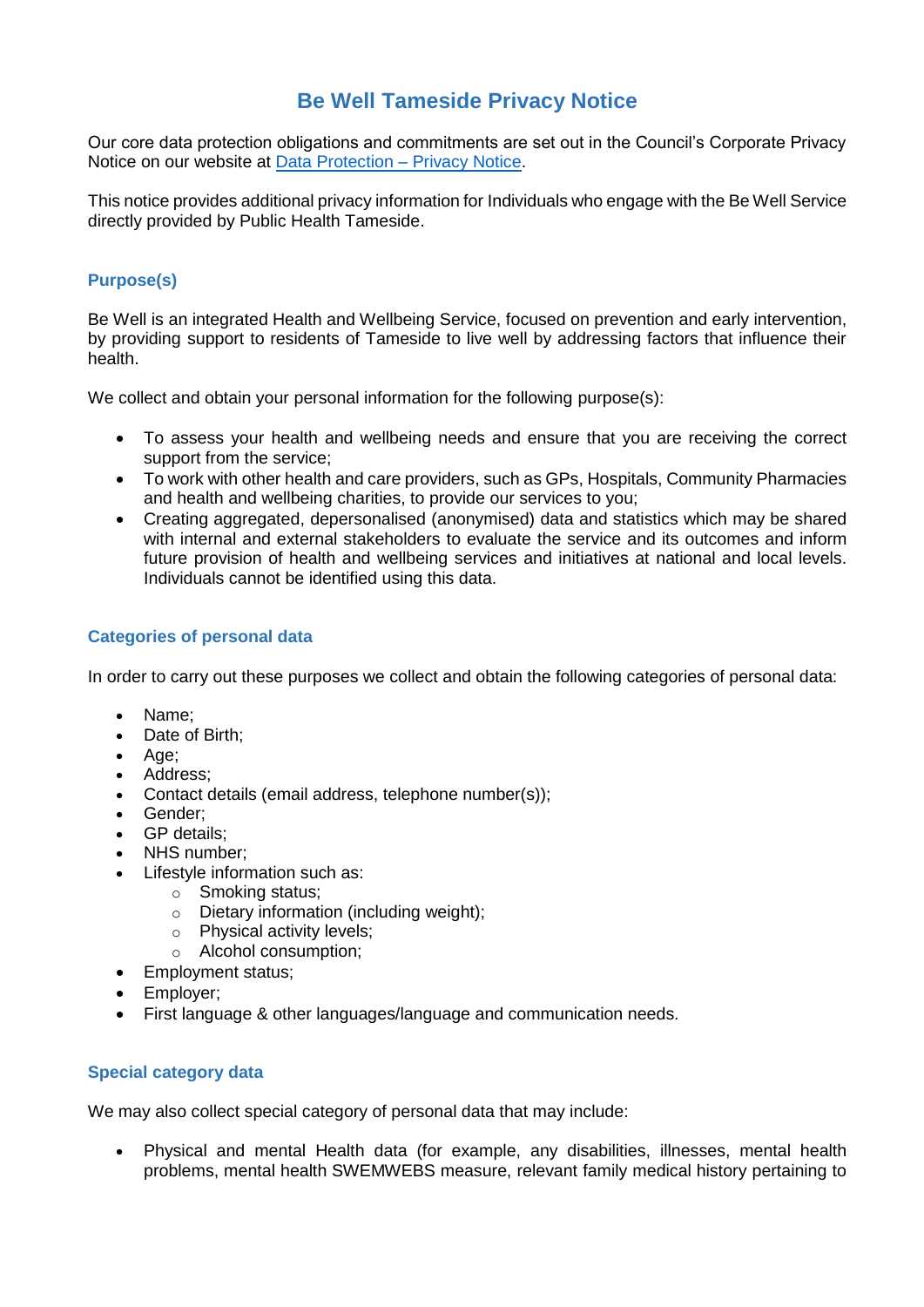inheritable illnesses, conditions and/or increased risk factors, addictions/dependencies, any support you receive in relation to these);

- Racial or ethnic origin;
- Religious or philosophical beliefs;
- Sexual life/orientation;
- Genetic data;
- Biometric data.

#### **Legal basis for processing**

We collect and use your personal information because it is necessary to perform our public task under GDPR Article 6(1)(e).

We also collect special category data as set out above and our lawful basis is GDPR Article 9(2)(h) for the purposes of preventative or occupational medicine and provision and management of health/social care systems or services.

#### **Where has your personal information come from?**

Most of the personal information that we hold is provided by you when engaging with the service following self-referral.

If you are being referred to the service by one of the service's partner agencies (GP's, Hospital Trusts, Pharmacies, health and social care charities etc.), the initial information we receive (name, contact details, DOB, NHS number, gender, ethnicity, sexual orientation, long-term medical conditions (if applicable)) will be provided to the service, with your consent.

## **Who will we share your information with?**

We may share personal information about you with the following organisations:

- General Practitioners
- Hospital Trusts/Departments (inpatient and outpatient)
- Community Pharmacies
- Social Care (DHSC)
- Office for Health Improvement and Disparities (OHID)
- **NHS Digital**
- The CURE Project (stop smoking partner agency)
- Lung Health Check project
- Public Health Tameside:
- Other Services within the Council
- Other local Authorities
- Other Government Departments

#### **How long we will keep your data for and why?**

We will only retain information for as long as it is required.

#### **Transferring data outside the European Economic Area**

Your information is not processed outside of the European Economic Area.